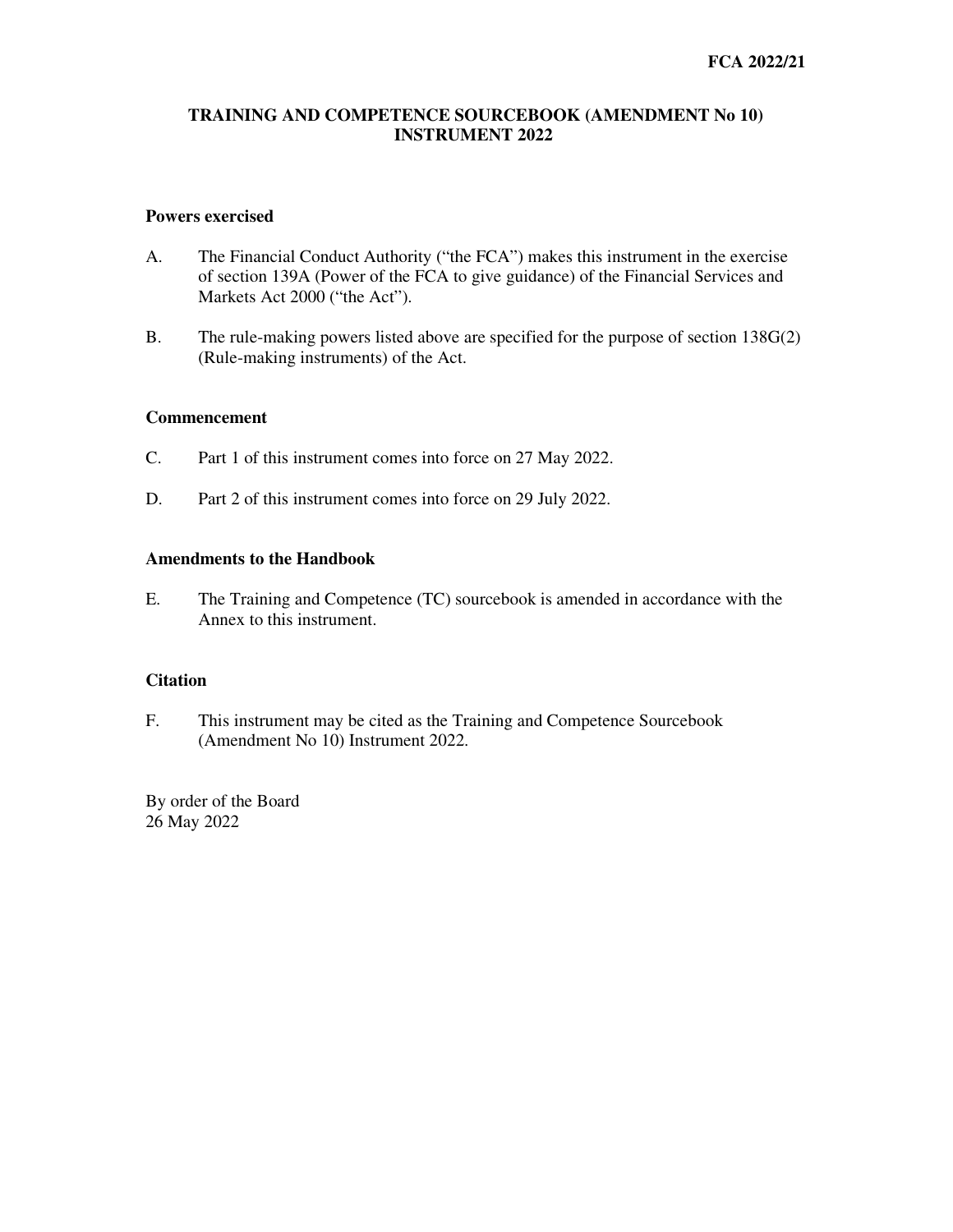### **Annex**

# **Amendments to the Training and Competence sourcebook (TC)**

In this Annex, underlining indicates new text and striking through indicates deleted text.

# **Part 1: Comes into force on 27 May 2022**

…

| $\overline{2}$ | Competence                                                         |                                                                                                                                                                                                                                                    |                                                                                                                                                                                                                                                                                                                                                                                                |  |
|----------------|--------------------------------------------------------------------|----------------------------------------------------------------------------------------------------------------------------------------------------------------------------------------------------------------------------------------------------|------------------------------------------------------------------------------------------------------------------------------------------------------------------------------------------------------------------------------------------------------------------------------------------------------------------------------------------------------------------------------------------------|--|
|                | Continuing professional development for retail investment advisers |                                                                                                                                                                                                                                                    |                                                                                                                                                                                                                                                                                                                                                                                                |  |
|                |                                                                    |                                                                                                                                                                                                                                                    |                                                                                                                                                                                                                                                                                                                                                                                                |  |
| 2.1.20         | G                                                                  | Examples of structured continuing professional development activities include<br>participating in courses, seminars, lectures, conferences, workshops, web-based<br>seminars or e-learning which require a contribution of thirty minutes or more. |                                                                                                                                                                                                                                                                                                                                                                                                |  |
| .              |                                                                    |                                                                                                                                                                                                                                                    |                                                                                                                                                                                                                                                                                                                                                                                                |  |
| 2.1.22         | G                                                                  | $\ddotsc$                                                                                                                                                                                                                                          |                                                                                                                                                                                                                                                                                                                                                                                                |  |
| 2.1.22A        | $\overline{G}$                                                     | (1)                                                                                                                                                                                                                                                | <i>Firms</i> are unlikely to be able to demonstrate how the activities are<br>appropriate continued professional development if the activities are so<br>short in duration that they cannot reasonably be viewed as relevant to<br>the aims set out in $TC$ 2.1.22G. For example, an e-learning module of<br>very short duration may not contribute to those aims when viewed in<br>isolation. |  |
|                |                                                                    | (2)                                                                                                                                                                                                                                                | Where the <i>retail investment adviser</i> completes a block of short<br>activities within a reasonable time, then a <i>firm</i> may be able to<br>demonstrate that these activities, taken as a whole, are relevant to the<br>aims set out in TC 2.1.22G.                                                                                                                                     |  |
|                |                                                                    |                                                                                                                                                                                                                                                    |                                                                                                                                                                                                                                                                                                                                                                                                |  |
|                |                                                                    | Continuing professional development for pension transfer specialists                                                                                                                                                                               |                                                                                                                                                                                                                                                                                                                                                                                                |  |
|                |                                                                    |                                                                                                                                                                                                                                                    |                                                                                                                                                                                                                                                                                                                                                                                                |  |
| 2.1.23B        | G                                                                  | (1)                                                                                                                                                                                                                                                | Appropriate continuing professional development has the same<br>meaning as given in $TC$ 2.1.22G(1) to (5). Also see $TC$ 2.1.22AG. For<br>this purpose, reference to <i>retail investment adviser</i> should be read as if<br>it were a reference to a pension transfer specialist.                                                                                                           |  |
|                |                                                                    | .                                                                                                                                                                                                                                                  |                                                                                                                                                                                                                                                                                                                                                                                                |  |